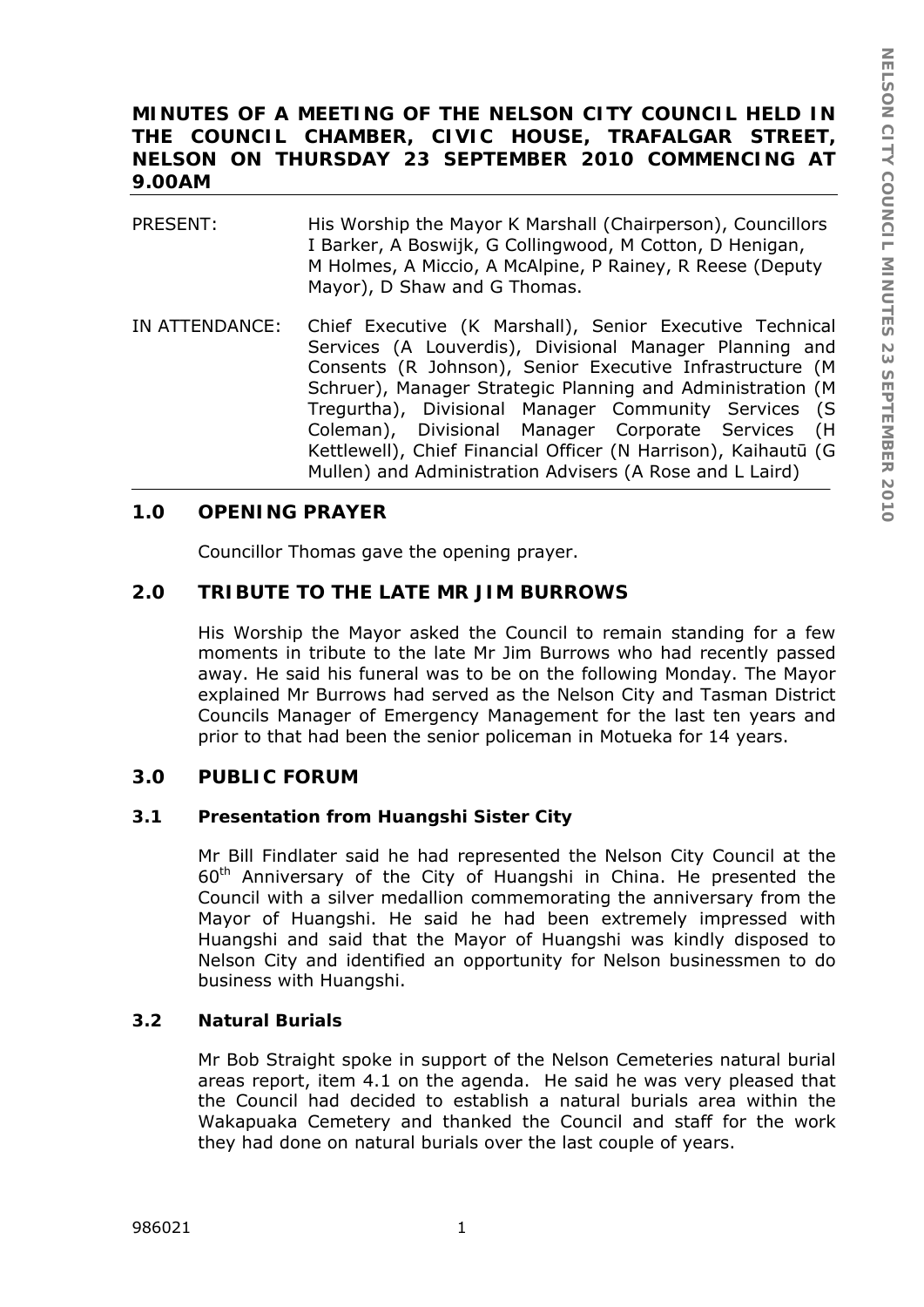#### **3.3 Montgomery Square**

Mr John Fitchett addressed Council on behalf of a number of people regarding the Heart of Nelson proposal for a green park in Montgomery Square. He said that he wanted assurance that the proposal was not a fait accompli as many businesses were concerned at the reduction of car parking that the proposal would create. He asked when the designation in the Resource Management Plan relating to the Square, would be changed?

Mr Neil Hodgson addressed the Council on the same subject and also discussed some other Heart of Nelson concepts. He was concerned that the Council have signed-off and are going ahead on such things as planting trees down the centre line of Halifax Street. He said this was an example that was creating concern that Council had not thought through the project sufficiently.

Mr Gaire Thompson also spoke expressing concern about the Heart of Nelson and the reduction of car parks apparently occurring because of the project. He said car parks should not be removed to create green spaces as the Nelson CBD is well served by parks and similar areas already.

#### **3.4 Safety at Queens Gardens Pond**

Mrs Gail Collingwood, speaking on behalf of Mrs Lorraine Urwin, expressed Mrs Urwin's concern about safety for children at Queens Gardens. She said the Gardens had the highest use of all Councils parks because of its central location. The recent tragedy where a toddler drowned drew attention to the fact that the pond was dangerous and the many ducks, she said, were a great attraction to children. Mrs Urwin had requested that Council consider fencing the pond similar to that in Wellington. She asked that the request to fence the pond be taken through to the next Council.

# **4.0 CONFIRMATION OF MINUTES**

Resolved

*THAT the minutes of a meeting of the Nelson City Council, held on Thursday 9 September 2010, be confirmed as a true and correct record.* 

His Worship the Mayor/Barker Carried

## **5.0 HEART OF NELSON, MONTGOMERY SQUARE PARKING ISSUES**

Document number 982003, agenda page 13 refers.

Senior Executive Technical Services, Alec Louverdis presented the report saying that it was to report back to Council the revised Montgomery Square design for information purposes taking into account all the feedback received to date. He added there would be a presentation on the status of inner city parking following the Nelson Parking Study 2008.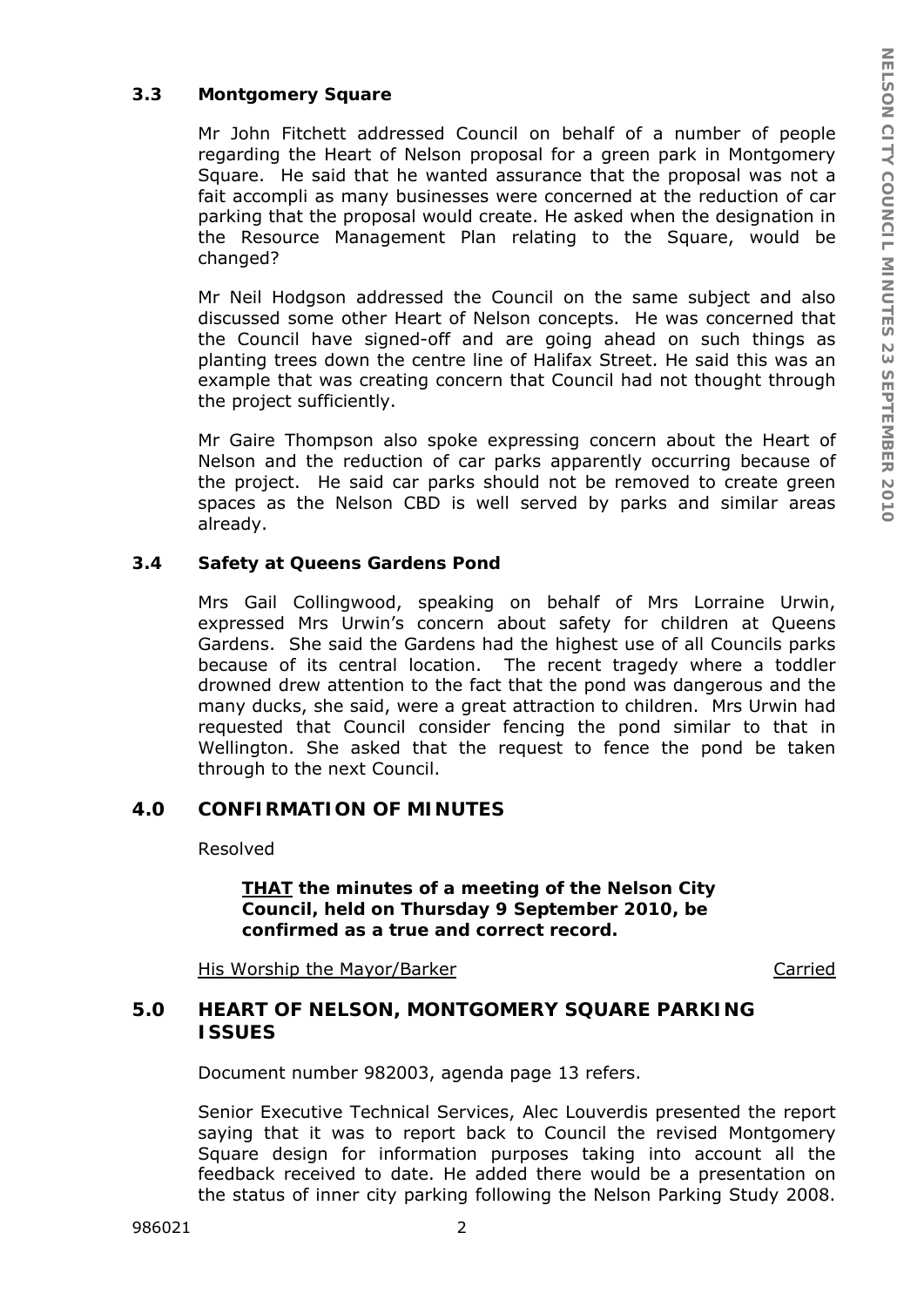Robin Simpson of Isthmus made a presentation that showed a revamped design that took into account the comments made during consultation and showed that the pocket park could now be achieved without any loss to the number of car parks in the Square.

His Worship the Mayor congratulated the consultants on the result they had achieved.

Attendance: The meeting adjourned from 10.20 to 10.30am for morning tea.

Following morning tea Transport Manager Andrew James gave a parking overview presentation that briefed the Council on the number of car parks within and immediately outside the CBD and answered Councillors questions.

Resolved

*THAT the revised Montgomery Square design be received;* 

*AND THAT the information provided on the parking study with respect to the Central Business District be received.* 

Holmes/Boswijk Carried

It was agreed that the information provided by the Transport Manager regarding car parking within and without the CBD be circulated to interested parties including candidates for the Council elections.

# **6.0 CHIEF EXECUTIVES REPORT**

Document number 983629, agenda pages 14-64 refer.

The Chief Executive presented the report.

## **6.1 Heart of Nelson (HoN) Projects Update**

Resolved

*THAT funding of \$19,000 for the Wireless Internet project be re-directed to the Wayfinding project.* 

Homes/McAlpine Carried

## **6.2 Submission on Food Bill**

Resolved

*THAT the attached submission on the Food Bill, document 976753, be confirmed.* 

McAlpine/Miccio Carried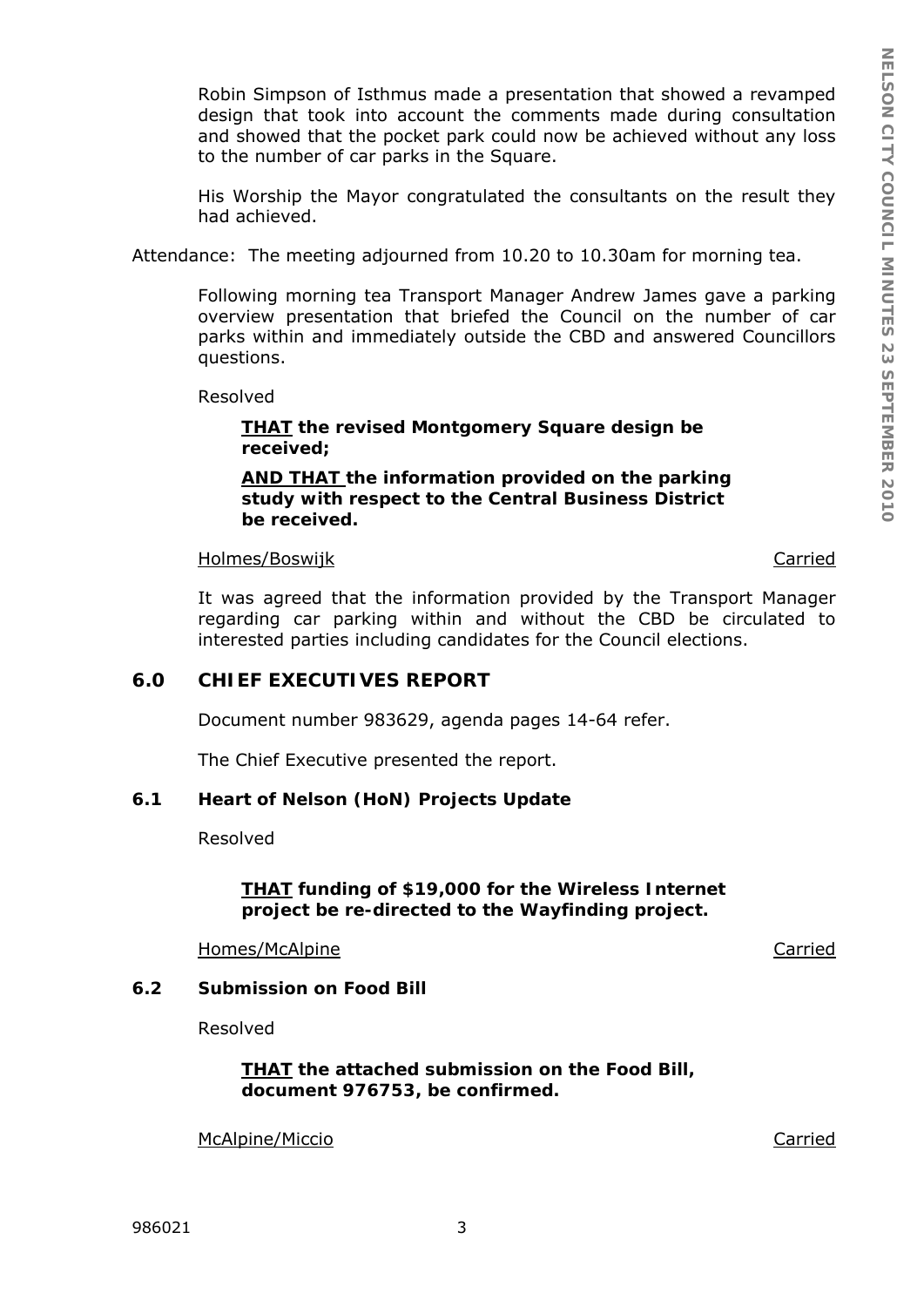## **6.3 Changes to Government Funding of Civil Defence**

Resolved

*THAT the consequences of the change towards contestable funding from the Ministry of Civil Defence and Emergency Management be noted for future financial planning from the 2011/12 annual plan round onwards.* 

#### His Worship the Mayor/Boswijk Carried

The meeting adjourned for lunch at 12.30pm.

**6.4** Councillor Reese asked that at another time is she could have an explanation of how to interpret the service requests table on page 44 of the agenda. It was noted by Councillor McAlpine that the staff survey results were positive and reflected a high level of satisfaction. She congratulated the Chief Executive.

## **6.5 Key Areas of Focus**

The Council discussed the Arterial Traffic Study. Councillor Reese mentioned she was concerned that there was perceived to be a lack of consultation with the Waimea Road and Tahunanui residents.

#### **6.6 Parking and Vehicle Control Bylaw 2004, No. 207 – Amendments to Schedules**

Resolved

*THAT the following alterations to the Schedules of Bylaw No 207, Parking and Vehicle Control (2004) be approved: Schedule 4: Special Parking Areas: Manuka Street Milton Street Schedule 9: No Stopping: Milton Street* 

Holmes/Thomas **Carried** 

## **6.7 Supplementary Reports**

It was noted by Councillor Cotton that the processing of the swing moorings consents by the Resource Consents team was handled to a high standard and it was pleasing that the multi-party consents had been issued.

Manager Parks and Facilities, Paul McArthur joined the meeting and acknowledged that the timing issue raised in relation to item 25, 'Nelson Cycle Trails Trust', was an error and said the item was complete.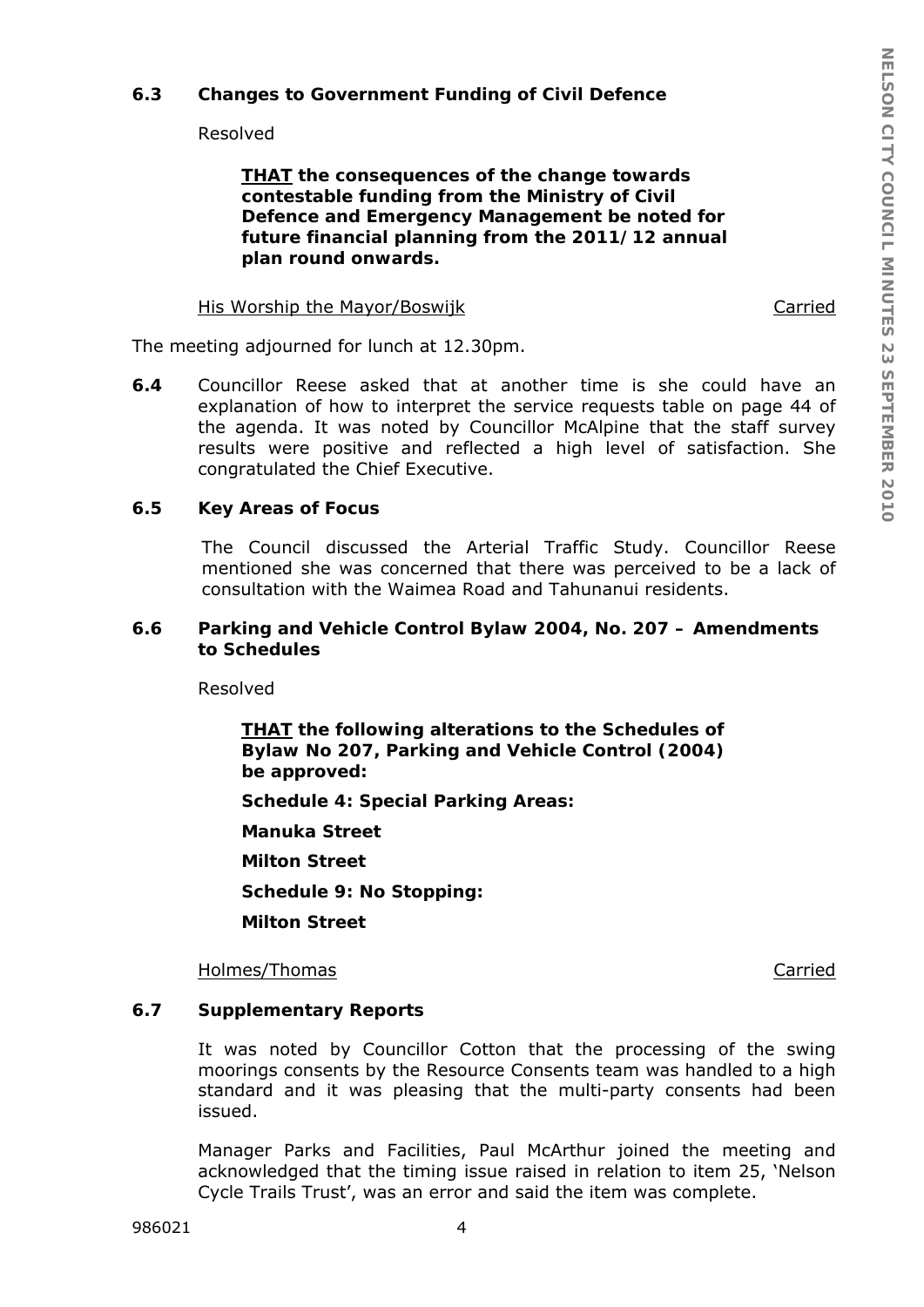It was also noted that item 35 regarding the Nelson Tasman Tourism Ltd Statement of Intent was also now complete.

Resolved

*THAT the status reports attached to this report 965789 be received;* 

*AND THAT the attached Schedule of Documents Sealed 974402 from 30 June to 24 August 2010 be received.* 

Thomas/McAlpine **Carried** 

#### **7.0 REPORTS POLICY**

### **7.1 Nelson Cemeteries: Natural Burial Areas**

Manager Parks and Facilities, Paul McArthur joined the meeting and presented the report. In response to a question, Mr McArthur said the charging regime was unconfirmed however the use of land for natural burials was not as efficient as conventional burials so could be more expensive. Mr MacArthur added that the land proposed to be used for natural burials was currently unutilised due to its gradient so there was no loss in net area available for burials.

It was confirmed that plots will be locatable via GPS coordinates and some access would be provided.

Resolved

*THAT the Chief Executive be authorised to establish a natural burials area within the Wakapuaka Cemetery in accordance with the proposed standards within Attachment 1 of report no 910601;* 

*AND THAT subject to the success of this natural burial area, a further natural burial area be established within the Marsden Valley cemetery.* 

Boswijk/Reese Carried

# **8.0 REPORTS PERFORMANCE**

#### **8.1 Environmental Inspections Limited Annual Report**

Document number 979587

Resolved

*THAT the Annual Report of Environmental Inspections Ltd for 2009-2010 be received.*

Reese/Henigan Carried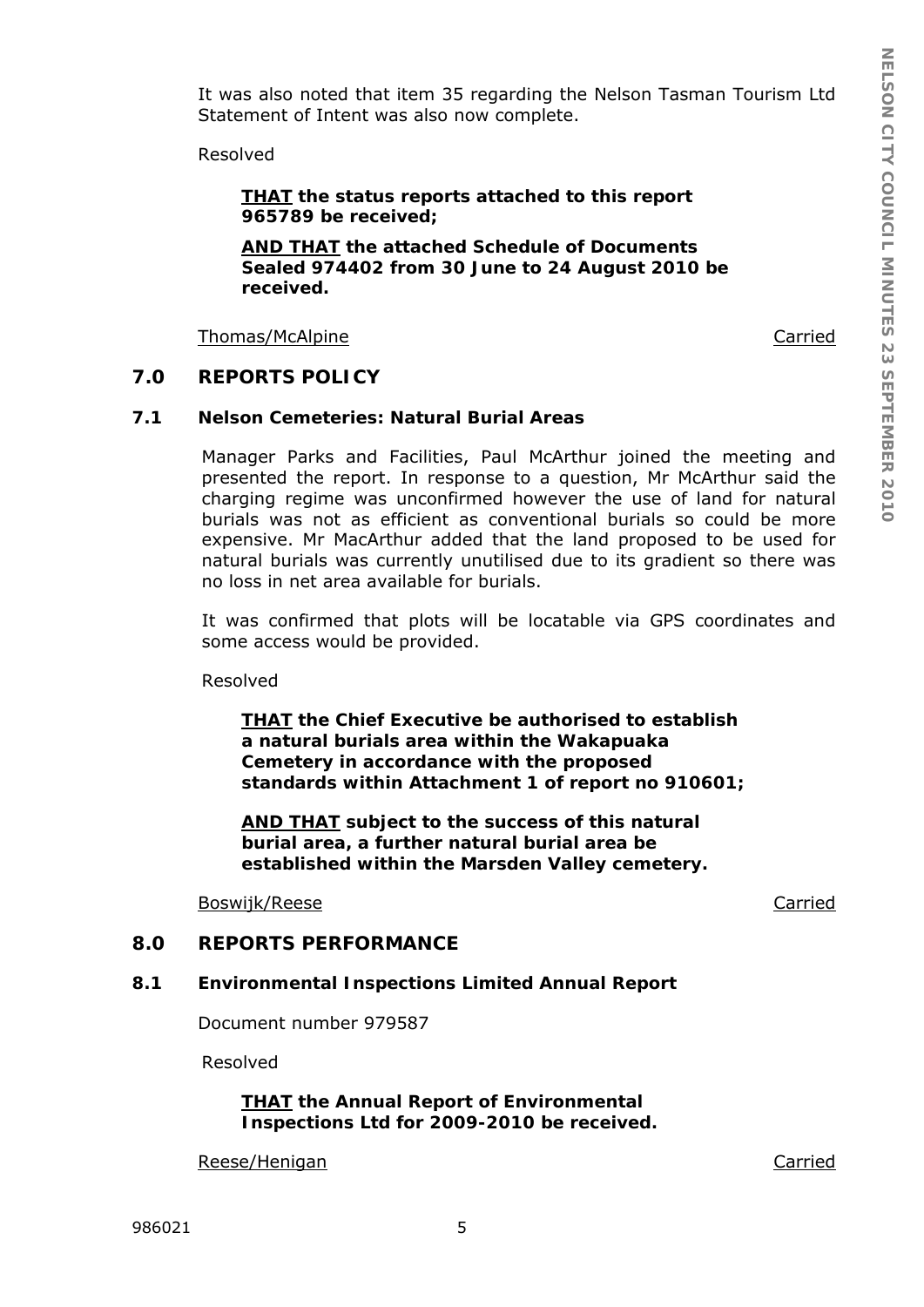# **8.2 Nelson District Licensing Agency Annual Report 2009-2010**

Document number 979533

Resolved

## *THAT the Council adopt Appendix 1 to Report 979533 as the Nelson District Licensing Agency Annual Report 2009-2010;*

*AND THAT the report be forwarded to the Liquor Licensing Agency.* 

Reese/Collingwood **Carried** 

## **8.3 Delegation of Navigation Safety Responsibilities**

Document number 907544

Divisional Manager Planning and Consents, Richard Johnson said this report was not a request to make the delegation but signalled the intention to do so upon completion of a Special Consultative Procedure.

Mr Johnson said that if the delegation proceeded, the onus would be on the Port Company to comply with its responsibilities as the key navigation safety authority with respect to any conflict of interest issues for its employees (schedule 2 to the Instrument of Delegation). The Port Company would have to address its liability and insurance implications arising from the delegation, he added.

It was noted that the Company's Statement of Intent may have to be amended if the delegation proceeded.

Resolved

## *THAT the Council agree in principle to*

- *1. delegate to Port Nelson Ltd (a port company under the Port Companies Act, 1988), all its functions, duties and powers (other than a power to make bylaws) under Part 39A of the Local Government Act, 1974, that relates to navigation safety*
- *2. adopt the Instrument of Delegation (Attachment 1 to Report 907544) and its associated Schedules*

*AND THAT a Statement of Proposal based on Report 907544 be advertised using the Special Consultative Procedure (section 88 Local Government Act 2002).* 

His Worship the Mayor/Rainey Carried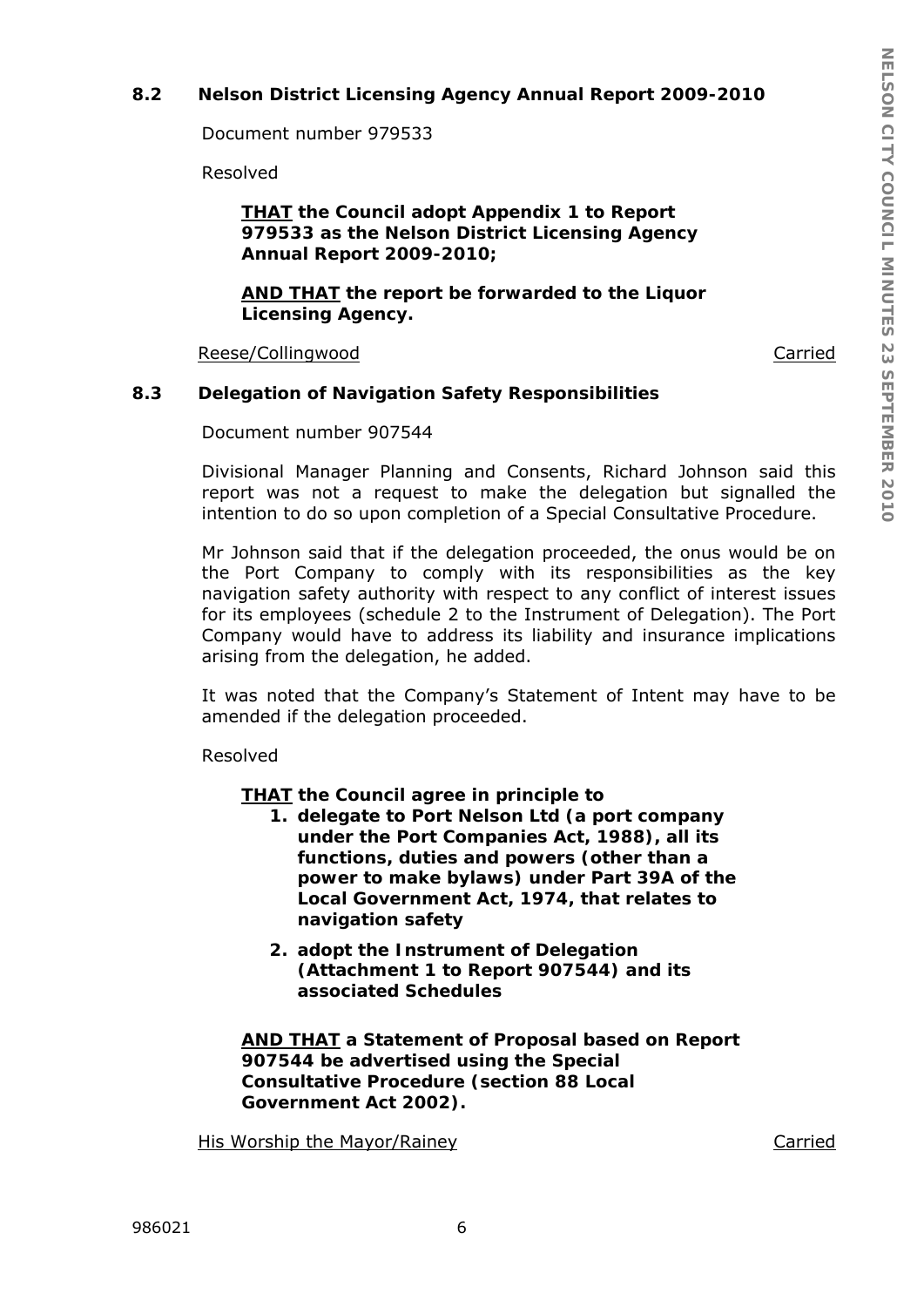## **9.0 REPORTS FROM COMMITTEES**

#### **9.1 Audit Risk and Finance Committee**

Document number 980535

Resolved

*THAT the minutes of the meeting of the Audit Risk and Finance Committee held on 8 September 2010 be received.* 

Thomas/Collingwood Carried

#### **10.0 DISCUSSION OF PUBLIC FORUM ITEMS**

- 10.1.1. Divisional Manager Planning and Consents, Richard Johnson confirmed the designation for Montgomery Square from the Nelson Resource Management Plan and read to the meeting the relevant part in relation to the nature of the works authorised (DN 11.3).
- 10.1.2. Concerning the submission from Mrs Lorraine Urwin, Councillor Collingwood tabled a letter stating that the matter had been referred to the coroner.

## **11.0 PUBLIC EXCLUDED BUSINESS**

#### **11.1 Exclusion of the Public**

Resolved

*THAT the public be excluded from the following parts of the proceedings of this meeting in accordance with section 48(1) (a) of the Local Government Official Information and Meetings Act 1987 on the grounds that the public conduct of this part of the proceedings of the meeting would be likely to result in the disclosure of information for which good reason for withholding exists.* 

*i) Nelson City Council Public Excluded Minutes – 9 September 2010* 

*Reasons:* 

*To enable the Council to carry out negotiations or commercial activities without prejudice or disadvantage; or* 

*To protect the privacy of natural persons.* 

*ii) Memorandum of Understanding (MOU) between Council and Wakatu Incorporation*